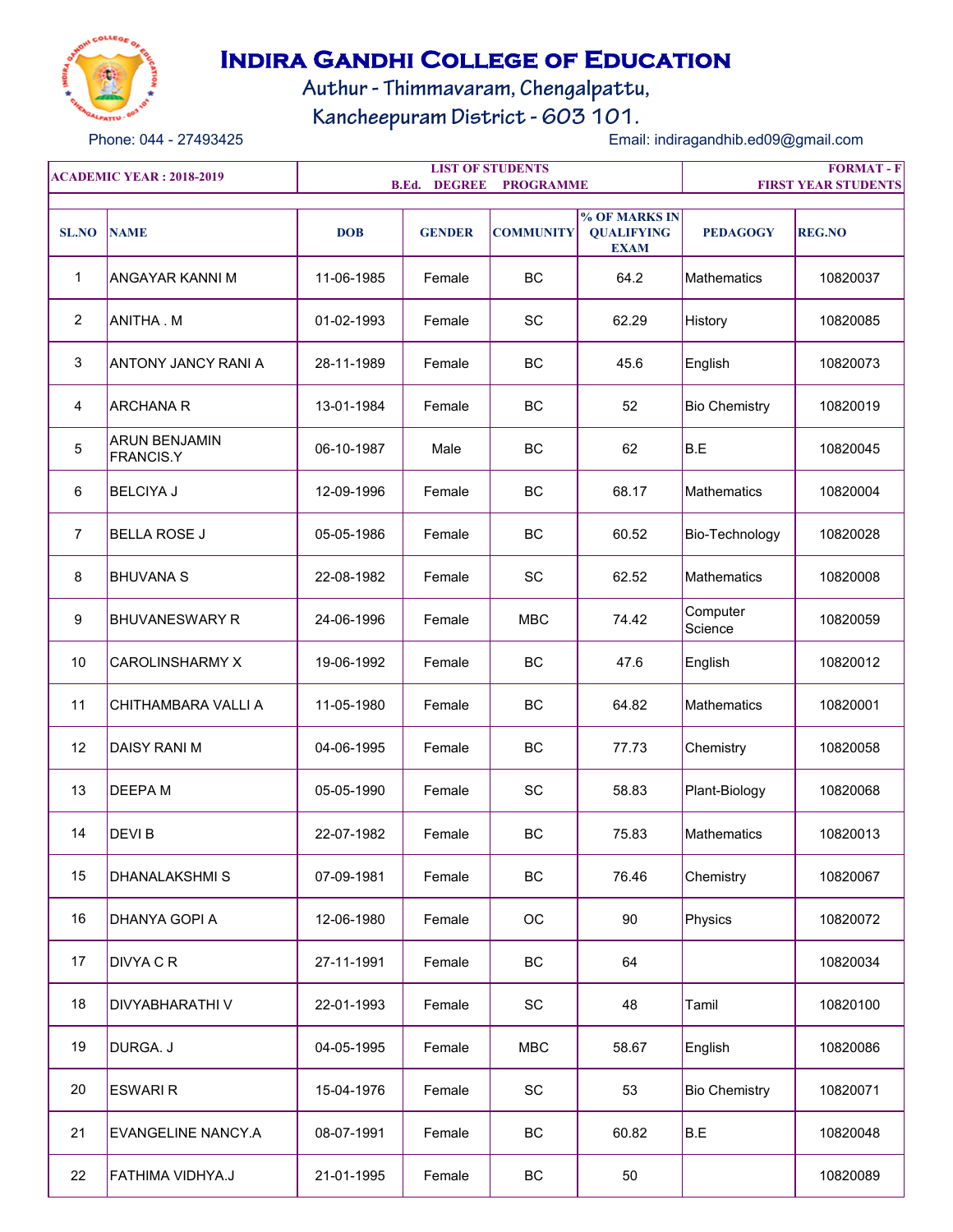| <b>SL.NO</b> | <b>NAME</b>           | <b>DOB</b> | <b>GENDER</b> | <b>COMMUNITY</b> | % OF MARKS IN<br><b>QUALIFYING</b><br><b>EXAM</b> | <b>PEDAGOGY</b>         | <b>REG.NO</b> |
|--------------|-----------------------|------------|---------------|------------------|---------------------------------------------------|-------------------------|---------------|
| 23           | <b>GANDHIMATHI D</b>  | 16-10-1996 | Female        | <b>ST</b>        | 59.17                                             | English                 | 10820080      |
| 24           | <b>GAYATHRIM</b>      | 28-03-1995 | Female        | SC               | 71                                                | B.E                     | 10820015      |
| 25           | <b>GEETHAK</b>        | 24-05-1980 | Female        | <b>MBC</b>       | 76.36                                             | English                 | 10820057      |
| 26           | <b>HELAN SHEELA.J</b> | 12-08-1996 | Female        | BC               | 73.75                                             | Computer<br>Science     | 10820043      |
| 27           | <b>HEMALATHA S</b>    | 16-01-1987 | Female        | <b>BC</b>        | 94.21                                             | <b>Bio Chemistry</b>    | 10820075      |
| 28           | ILAKKIYA .K           | 06-02-1994 | Female        | <b>MBC</b>       | 54.5                                              | Computer<br>Science     | 10820090      |
| 29           | <b>JANANIS</b>        | 22-05-1996 | Female        | BC               | 61.67                                             | <b>Mathematics</b>      | 10820074      |
| 30           | <b>JANCY J</b>        | 14-12-1990 | Female        | SC               | 49.9                                              | English                 | 10820063      |
| 31           | <b>JAYAJOTHIT</b>     | 26-11-1987 | Female        | SC               | 81                                                | History                 | 10820022      |
| 32           | JAYASANKARI V         | 10-07-1986 | Female        | BC               | 51.75                                             | B.E                     | 10820002      |
| 33           | JUNA EVANJELINE. V    | 10-06-1992 | Female        | <b>BC</b>        | 62.2                                              | English                 | 10820091      |
| 34           | <b>KALAIARASIS</b>    | 02-03-1984 | Female        | <b>SC</b>        | 52.46                                             | Tamil                   | 10820010      |
| 35           | <b>KALAIVANI P</b>    | 25-06-1987 | Female        | <b>MBC</b>       | 84.46                                             | Computer<br>Application | 10820076      |
| 36           | <b>KAMATSCHEE P</b>   | 14-05-1994 | Female        | BC               | 68.32                                             | Bio-Technology          | 10820035      |
| 37           | <b>KARPAGASELVIS</b>  | 26-09-1985 | Female        | BC               | 69.96                                             | Electronics             | 10820030      |
| 38           | <b>KARTHIGA R</b>     | 23-08-1992 | Female        | BC               | 60                                                | Mathematics             | 10820094      |
| 39           | <b>KAVITHAK</b>       | 01-05-1981 | Female        | BC               | 88.5                                              | B.E                     | 10820066      |
| 40           | KIRUTHIKA.P           | 26-02-1987 | Female        | BC               | 69                                                | Mathematics             | 10820047      |
| 41           | KOWSALYA.H            | 25-11-1995 | Female        | BC               | 46.09                                             | M.Com                   | 10820053      |
| 42           | <b>MAGESWARI H</b>    | 09-06-1988 | Female        | BC               | 45.46                                             | English                 | 10820029      |
| 43           | MAHENDRAN.V           | 01-03-1988 | Male          | SC               | 51.35                                             | Tamil                   | 10820096      |
| 44           | MAHESHWARI.S          | 22-02-1991 | Female        | SC               | 52.62                                             | English                 | 10820084      |
| 45           | <b>MALAR M</b>        | 02-03-1991 | Female        | <b>MBC</b>       | 66.58                                             | Mathematics             | 10820011      |
| 46           | <b>MANIKANDAN V</b>   | 07-09-1989 | Male          | SC               | 71.26                                             | History                 | 10820079      |
| 47           | <b>MANIMOZHI M</b>    | 10-06-1994 | Female        | <b>MBC</b>       | 64                                                | Chemistry               | 10820081      |
| 48           | MANJULA.G             | 24-05-1973 | Female        | BC               | 57.68                                             | M.Com                   | 10820054      |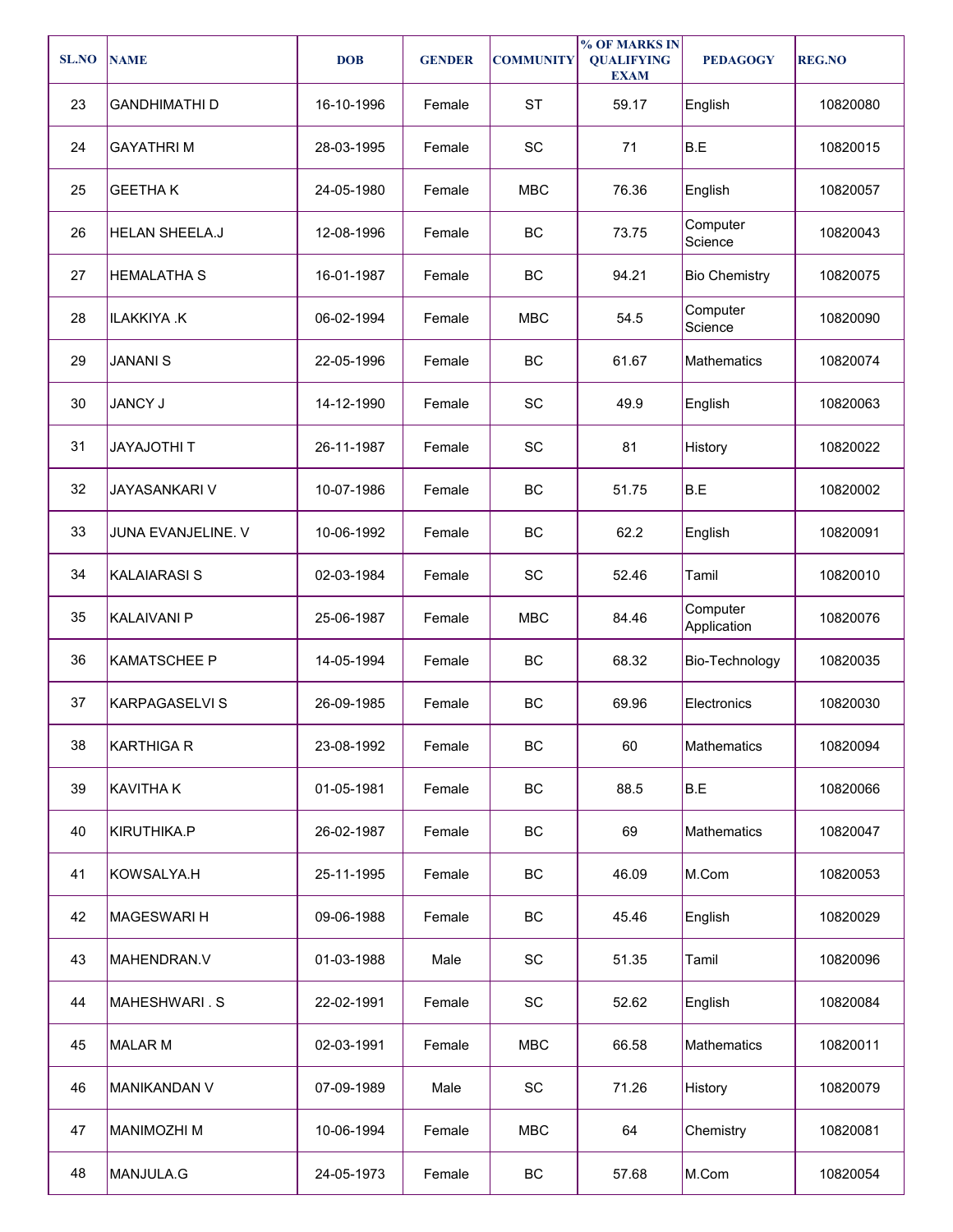| <b>SL.NO</b> | <b>NAME</b>            | <b>DOB</b> | <b>GENDER</b> | <b>COMMUNITY</b> | % OF MARKS IN<br><b>QUALIFYING</b><br><b>EXAM</b> | <b>PEDAGOGY</b>         | <b>REG.NO</b> |
|--------------|------------------------|------------|---------------|------------------|---------------------------------------------------|-------------------------|---------------|
| 49           | MARIYAMMAL.S           | 30-04-1992 | Female        | SC               | 69.32                                             | English                 | 10820050      |
| 50           | MEENAKSHI.M.B          | 01-06-1984 | Female        | <b>MBC</b>       | 58.16                                             | Physics                 | 10820039      |
| 51           | <b>MENAKA B</b>        | 10-07-1986 | Female        | <b>MBC</b>       | 78                                                | Computer<br>Application | 10820064      |
| 52           | <b>MYLAMBAL S</b>      | 10-07-1986 | Female        | <b>MBC</b>       | 75                                                | <b>Bio Chemistry</b>    | 10820021      |
| 53           | <b>NOOR HASEENA S</b>  | 17-02-1983 | Female        | BC(M)            | 62.92                                             | Computer<br>Application | 10820026      |
| 54           | P JULIA PUSHPHA KUMARI | 24-11-1982 | Female        | BC               | 80.48                                             | <b>Mathematics</b>      | 10820097      |
| 55           | PACKIYALAKSHMI R       | 22-07-1996 | Female        | BC               | 80.36<br><b>Mathematics</b>                       |                         | 10820025      |
| 56           | PORKODI K              | 26-02-1995 | Female        | BC               | 48.2                                              | Computer<br>Science     | 10820077      |
| 57           | PRINCY MARY A          | 08-06-1994 | Female        | BC               | 58.21                                             | English                 | 10820017      |
| 58           | PRIYADHARSHINI . G     | 14-08-1996 | Female        | BC               | 49.35                                             | Chemistry               | 10820101      |
| 59           | PRIYADHARSHINI D       | 26-02-1986 | Female        | SC               | 44.1                                              | English                 | 10820018      |
| 60           | PRIYADHARSHINI K       | 18-07-1990 | Female        | SC               | 75.77                                             | English                 | 10820016      |
| 61           | RAAJ MONNIKA. B        | 03-07-1995 | Female        | BC               | 69                                                | English                 | 10820093      |
| 62           | RADHAK                 | 10-06-1975 | Female        | BC               | 54                                                | M.Com                   | 10820087      |
| 63           | <b>RADHAV</b>          | 14-06-1989 | Female        | SC               | 79.23                                             | B.E                     | 10820027      |
| 64           | RASHMI. M              | 15-11-1989 | Female        | BC               | 55.69                                             | Computer<br>Science     | 10820046      |
| 65           | RAVI SELVI S           | 30-03-1987 | Female        | SC               | 52                                                | English                 | 10820033      |
| 66           | <b>REKHA G</b>         | 08-09-1988 | Female        | SC               | 52.5                                              | Tamil                   | 10820102      |
| 67           | <b>REVATHY V</b>       | 27-09-1995 | Female        | BC               | 64                                                | Mathematics             | 10820007      |
| 68           | <b>ROHINIS</b>         | 21-06-1995 | Female        | BC               | 51                                                | B.E                     | 10820014      |
| 69           | ROOPANRAJ A            | 17-03-1994 | Male          | BC               | 63                                                | Physics                 | 10820083      |
| 70           | <b>RUKMANI R</b>       | 04-05-1981 | Female        | ОC               | 53.64                                             | M.Com                   | 10820078      |
| 71           | SATHIYAVATHI K         | 30-05-1995 | Female        | SC               | 78                                                | English                 | 10820065      |
| 72           | SATHYA SUNDARI K       | 25-02-1988 | Female        | <b>MBC</b>       | 78                                                | M.Com                   | 10820005      |
| 73           | <b>SEETHALADEVI S</b>  | 06-03-1989 | Female        | BC               | 51.2                                              | B.E                     | 10820062      |
| 74           | SEETHALAKSHMI.P        | 08-06-1977 | Female        | BC               | 51.6                                              | English                 | 10820055      |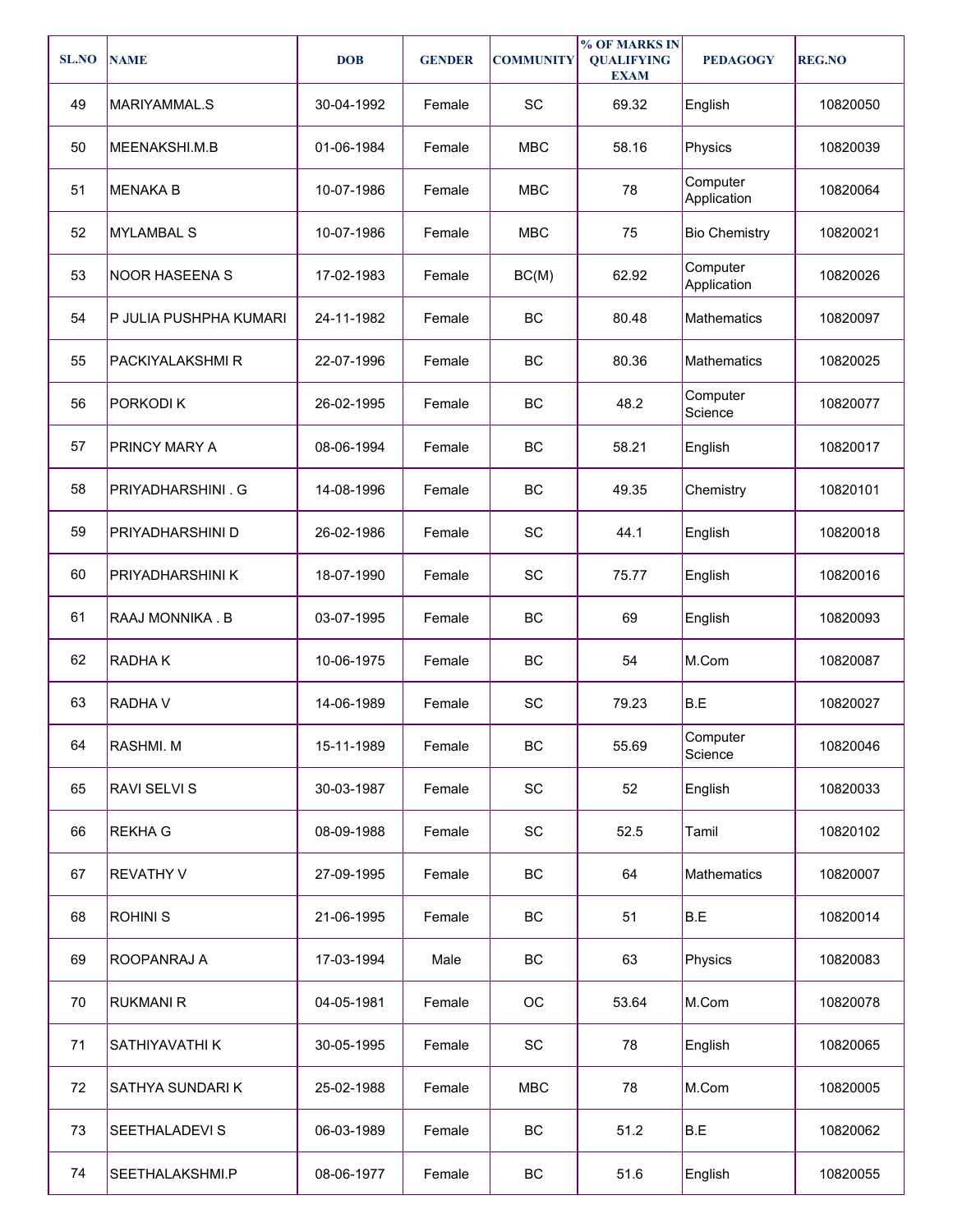| <b>SL.NO</b> | <b>NAME</b>                    | <b>DOB</b> | <b>GENDER</b> | <b>COMMUNITY</b> | % OF MARKS IN<br><b>QUALIFYING</b><br><b>EXAM</b> | <b>PEDAGOGY</b>         | <b>REG.NO</b> |
|--------------|--------------------------------|------------|---------------|------------------|---------------------------------------------------|-------------------------|---------------|
| 75           | SHAMEEM BANU.K                 | 20-06-1982 | Female        | BC               | 66.81                                             | English                 | 10820092      |
| 76           | SHENBAGAM.S                    | 14-07-1996 | Female        | <b>MBC</b>       | 69                                                | Tamil                   | 10820038      |
| 77           | <b>SHERINK</b>                 | 23-10-1988 | Female        | BC(M)            | 65.87                                             | M.Com                   | 10820003      |
| 78           | SHINEY PAULINE<br>RAJAKUMARI K | 25-09-1996 | Female        | BC               | 57.59                                             | Zoology                 | 10820023      |
| 79           | SHOBANA D                      | 30-12-1992 | Female        | BC               | 61.88                                             | Physics                 | 10820088      |
| 80           | <b>SIPRA DAS</b>               | 19-06-1982 | Female        | OC               | 81.45                                             | Chemistry               | 10820036      |
| 81           | SOUNDHARYA.R                   | 26-07-1985 | Female        | OC               | 63                                                | <b>Mathematics</b>      | 10820041      |
| 82           | SRILEKHA.B                     | 03-12-1988 | Female        | SC               | 82.23                                             | B.E                     | 10820052      |
| 83           | SUGANYA U                      | 25-05-1991 | Female        | BC               | 52.23                                             | Computer<br>Application | 10820009      |
| 84           | SUGAPRIYA.T                    | 14-05-1990 | Female        | BC               | 82.04                                             | Computer<br>Science     | 10820099      |
| 85           | SUREKHA.R                      | 08-10-1997 | Female        | BC               | 80                                                | Mathematics             | 10820056      |
| 86           | SWETHAT R                      | 25-06-1988 | Female        | OC               | 76.04                                             | commerce                | 10820006      |
| 87           | <b>TAMIL SELVI.D</b>           | 01-01-1995 | Female        | <b>MBC</b>       | 45.1                                              | Bio-Technology          | 10820040      |
| 88           | <b>TAMILSELVI P</b>            | 15-01-1975 | Female        | SC               | 76.46                                             | English                 | 10820061      |
| 89           | THANNIYA M                     | 08-05-1996 | Female        | <b>MBC</b>       | 61.5                                              | Computer<br>Science     | 10820060      |
| 90           | THENMOZHI.D                    | 03-02-1972 | Female        | BC               | 69.76                                             | Tamil                   | 10820042      |
| 91           | UMA.R                          | 19-02-1992 | Female        | SC               | 61.93                                             | Computer<br>Science     | 10820098      |
| 92           | <b>UMARANIR</b>                | 20-01-1993 | Female        | BC               | 75                                                | Tamil                   | 10820082      |
| 93           | VALARMATHI M                   | 03-06-1989 | Female        | BC               | 68.73                                             | Chemistry               | 10820069      |
| 94           | VARADHARAJAN J                 | 10-05-1994 | Male          | <b>MBC</b>       | 55.27                                             | Physics                 | 10820032      |
| 95           | <b>VIGNESHWARI M</b>           | 26-10-1991 | Female        | SC               | 70                                                | lit Tamil               | 10820020      |
| 96           | VIJAYALAKSHMI G S              | 25-09-1987 | Female        | BC               | 51.58                                             | Micro-Biology           | 10820095      |
| 97           | <b>VIJITHA S</b>               | 12-06-1995 | Female        | OC               | 53.87                                             | Mathematics             | 10820070      |
| 98           | <b>VINOLIYA B</b>              | 30-12-1993 | Female        | SC               | 74                                                | Tamil                   | 10820031      |
| 99           | <b>VUNNAMU ASHA DEEPTHI</b>    | 10-08-1982 | Female        | SC               | 60.29                                             | B.E                     | 10820051      |
| 100          | YOGALAKSHMI.R                  | 29-10-1992 | Female        | <b>MBC</b>       | 59                                                | English                 | 10820049      |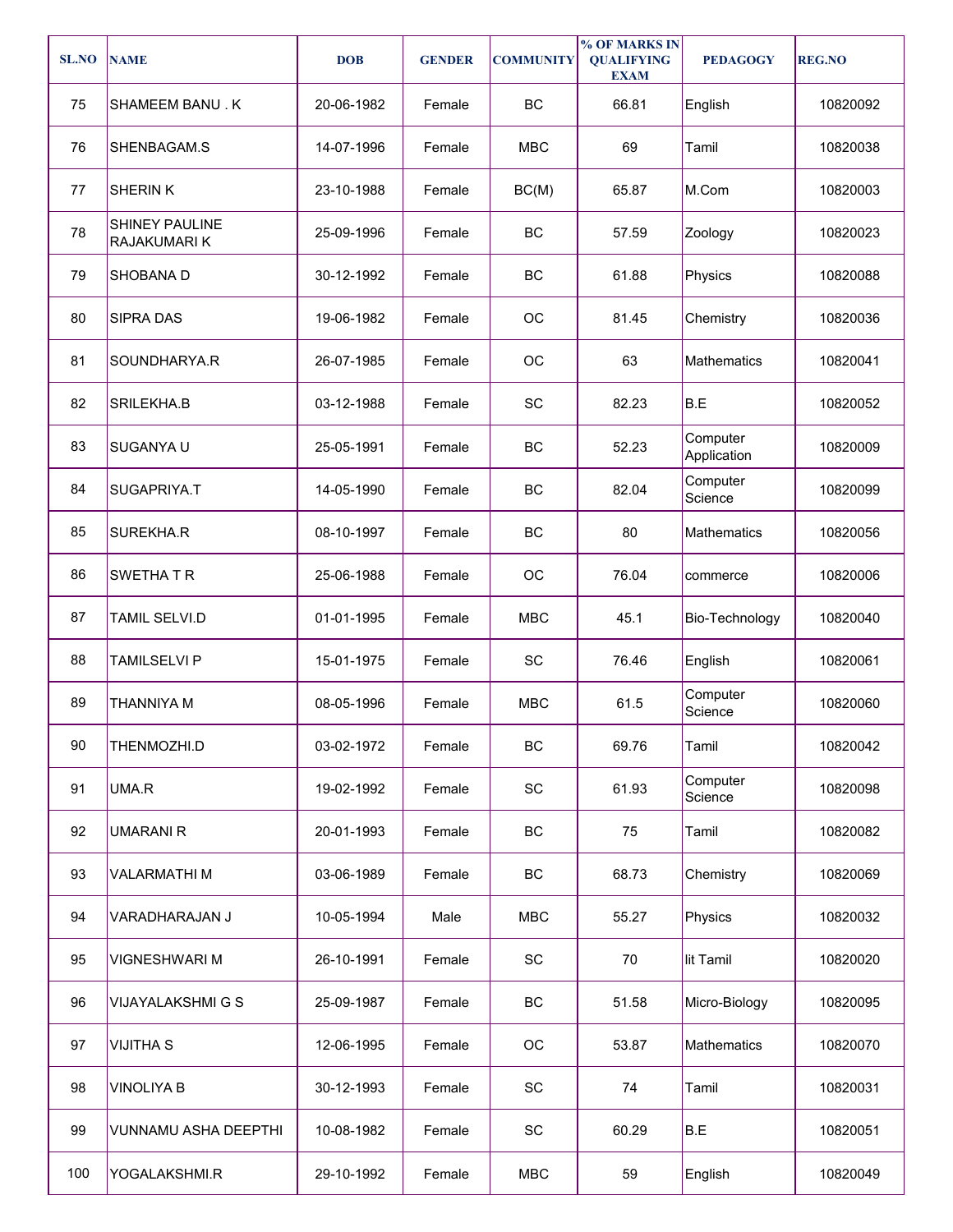

## **Indira Gandhi College of Education**

Authur - Thimmavaram, Chengalpattu,

Kancheepuram District - 603 101.

Phone: 044 - 27493425 Email: indiragandhib.ed09@gmail.com

| <b>ACADEMIC YEAR : 2018-2019</b> |                            |            | <b>DEGREE</b><br>B.Ed. | <b>LIST OF STUDENTS</b><br><b>PROGRAMME</b> | <b>FORMAT-F</b><br><b>SECOND YEAR STUDENTS</b>    |                      |               |
|----------------------------------|----------------------------|------------|------------------------|---------------------------------------------|---------------------------------------------------|----------------------|---------------|
| <b>SL.NO</b>                     | <b>NAME</b>                | <b>DOB</b> | <b>GENDER</b>          | <b>COMMUNITY</b>                            | % OF MARKS IN<br><b>QUALIFYING</b><br><b>EXAM</b> | <b>PEDAGOGY</b>      | <b>REG.NO</b> |
| $\mathbf 1$                      | ABHILASH                   | 11-05-1982 | Male                   | OC                                          | 71.6                                              | Zoology              | 1082017BD001  |
| $\overline{2}$                   | <b>ABIRAMI S</b>           | 14-10-1992 | Female                 | OC                                          | 641                                               | Commerce             | 1082017BD002  |
| 3                                | <b>AJEETHAM</b>            | 23-01-1990 | Female                 | <b>BC</b>                                   | 58.2                                              | English              | 1082017BD003  |
| 4                                | AKILESHWARI U              | 05-10-1989 | Female                 | BC                                          | 59.07                                             | Computer<br>Science  | 1082017BD004  |
| 5                                | <b>ALVIN JENITH A</b>      | 19-06-1995 | Female                 | BC                                          | 54.64                                             | English              | 1082017BD005  |
| 6                                | <b>ANBUMANIS</b>           | 23-12-1985 | Female                 | <b>BC</b>                                   | 49.47                                             | Tamil                | 1082017BD006  |
| 7                                | <b>ANNAL MARY A</b>        | 24-08-1985 | Female                 | OC                                          | 58                                                | English              | 1082017BD007  |
| 8                                | <b>ARULMOZHI DEVENDRAN</b> | 09-11-1979 | Female                 | SC                                          | 67.18                                             | <b>Bio Chemistry</b> | 1082017BD008  |
| 9                                | ASHA J                     | 14-03-1995 | Female                 | SC                                          | 57.96                                             | <b>Mathematics</b>   | 1082017BD009  |
| 10                               | ÍASHLIN GLADIA V           | 02-03-1993 | Female                 | <b>BC</b>                                   | 66.5                                              | Computer<br>Science  | 1082017BD010  |
| 11                               | <b>AYSWARYA S</b>          | 24-05-1991 | Female                 | OC                                          | 70.05                                             | Computer<br>Science  | 1082017BD011  |
| 12                               | <b>BETHSHEBAP</b>          | 15-04-1988 | Female                 | <b>BC</b>                                   | 58.77                                             | Computer<br>Science  | 1082017BD012  |
| 13                               | <b>BHAVANIK</b>            | 07-06-1991 | Female                 | SC                                          | 79.85                                             | Computer<br>Science  | 1082017BD013  |
| 14                               | <b>BHAVANI V</b>           | 22-01-1997 | Female                 | SC                                          | 77.04                                             | Computer<br>Science  | 1082017BD014  |
| 15                               | <b>CHANDRASEKAR D</b>      | 24-04-1996 | Male                   | SC                                          | 53.89                                             | History              | 1082017BD015  |
| 16                               | CYNTHIA CELESTINA J        | 16-10-1994 | Female                 | BC                                          | 81.3                                              | Mathematics          | 1082017BD016  |
| 17                               | <b>DEEPAS</b>              | 19-04-1986 | Female                 | ОC                                          | 50.75                                             | History              | 1082017BD017  |
| 18                               | <b>DEVIA</b>               | 20-04-1987 | Female                 | SC                                          |                                                   | English              | 1082017BD018  |
| 19                               | <b>DIVYA C</b>             | 28-03-1997 | Female                 | SC                                          | 50.3                                              | Mathematics          | 1082017BD019  |
| 20                               | <b>ELIZABETH M</b>         | 28-07-1977 | Female                 | BC                                          | 66.08                                             | Tamil                | 1082017BD020  |
| 21                               | <b>EZILARASI J</b>         | 20-12-1996 | Female                 | BC                                          | 61.68                                             | Mathematics          | 1082017BD021  |
| 22                               | GOGULAARTHI N              | 20-11-1985 | Female                 | BC                                          | 63.54                                             | Physics              | 1082017BD022  |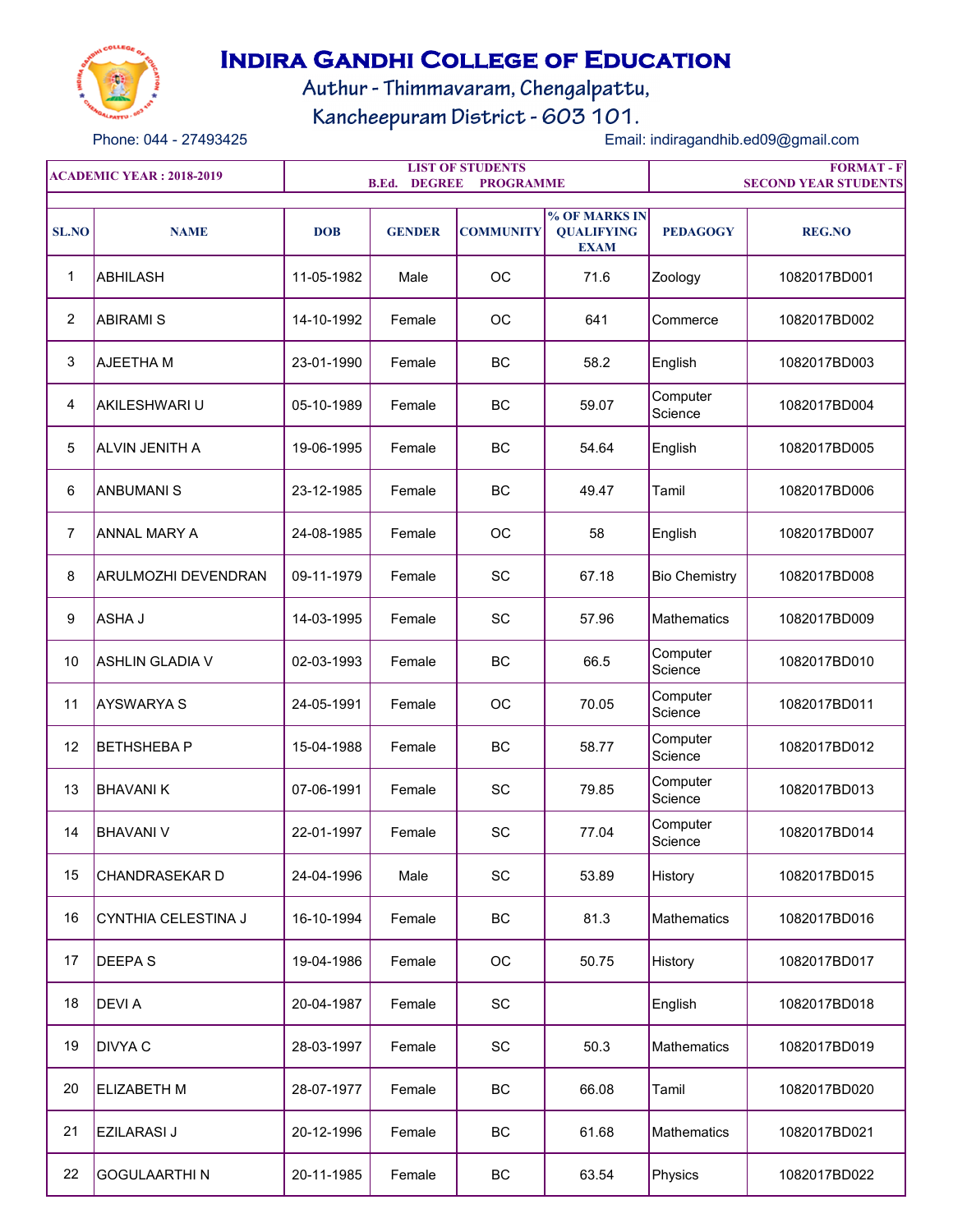| <b>SL.NO</b> | <b>NAME</b>             | <b>DOB</b> | <b>GENDER</b> | <b>COMMUNITY</b>             | % OF MARKS IN<br><b>QUALIFYING</b><br><b>EXAM</b> | <b>PEDAGOGY</b>      | <b>REG.NO</b> |
|--------------|-------------------------|------------|---------------|------------------------------|---------------------------------------------------|----------------------|---------------|
| 23           | <b>HEMAVATHIK</b>       | 14-06-1978 | Female        | BC                           | 86.32                                             | English              | 1082017BD023  |
| 24           | <b>HEPSIBA JOSLIN V</b> | 22-06-1995 | Female        | <b>BC</b>                    | 49.67                                             | Computer<br>Science  | 1082017BD024  |
| 25           | <b>INDRA M</b>          | 26-07-1981 | Female        | SC                           | 67.08                                             | Tamil                | 1082017BD025  |
| 26           | <b>INDRANIP</b>         | 06-06-1968 | Female        | SC                           | 58.5                                              | English              | 1082017BD026  |
| 27           | <b>JAITHUN A</b>        | 05-06-1993 | Female        | BC                           | 42.72                                             | <b>Mathematics</b>   | 1082017BD027  |
| 28           | <b>JASMINE M</b>        | 01-07-1990 | Female        | BC                           | 66                                                | <b>Bio Chemistry</b> | 1082017BD028  |
| 29           | <b>JAYA SHREE R</b>     | 10-05-1984 | Female        | BC                           | 72                                                | Physics              | 1082017BD029  |
| 30           | <b>JEEVITHA E</b>       | 18-05-1987 | Female        | <b>MBC</b>                   | 62.67                                             | <b>Bio Chemistry</b> | 1082017BD030  |
| 31           | JENIFER ALAN J          | 22-11-1987 | Female        | BC                           | 65.09                                             | Micro-Biology        | 1082017BD031  |
| 32           | <b>JEYANTHI S</b>       | 01-01-1979 | Female        | <b>BC</b>                    | 72.08                                             | Tamil                | 1082017BD032  |
| 33           | <b>JOTHIR</b>           | 29-11-1991 | Female        | <b>BC</b>                    | 53                                                | Physics              | 1082017BD033  |
| 34           | <b>KALAI PRIYA K</b>    | 17-05-1995 | Female        | SC                           | 65.56                                             | Mathematics          | 1082017BD034  |
| 35           | KALAIMANI J             | 19-11-1986 | Female        | SC                           | 76.9                                              | English              | 1082017BD035  |
| 36           | <b>KALPANA S</b>        | 31-05-1989 | Female        | <b>DNC</b>                   | 52.33                                             | Computer<br>Science  | 1082017BD036  |
| 37           | KAMASHI.V               | 21-08-1995 | Female        | BC                           | 71                                                | Computer<br>Science  | 1082017BD037  |
| 38           | KAVINILAVU C            | 03-06-1996 | Female        | SC                           | 84                                                | Chemistry            | 1082017BD038  |
| 39           | <b>KOKILA R</b>         | 03-07-1982 | Female        | SC                           | 66.36                                             | English              | 1082017BD039  |
| 40           | <b>LAKSHMIB</b>         | 08-08-1986 | Female        | BC                           | 48.8                                              | <b>Mathematics</b>   | 1082017BD040  |
| 41           | <b>LENITHA P</b>        | 04-11-1992 | Female        | $\operatorname{\textsf{SC}}$ | 67.16                                             | English              | 1082017BD041  |
| 42           | MADHU MITHA A           | 16-03-1992 | Female        | $_{\rm OC}$                  |                                                   | Mathematics          | 1082017BD042  |
| 43           | <b>MALARKODIS</b>       | 28-04-1992 | Female        | $\operatorname{\textsf{SC}}$ | 47.6                                              | Tamil                | 1082017BD043  |
| 44           | <b>MALATHY P R</b>      | 15-09-1971 | Female        | OC                           | 60.4                                              | English              | 1082017BD044  |
| 45           | <b>MARAMPAAVAI S</b>    | 25-12-1977 | Female        | BC                           | 58.88                                             | Tamil                | 1082017BD045  |
| 46           | <b>MEENAKSHIK</b>       | 14-10-1982 | Female        | $_{\rm OC}$                  | 61                                                | Physics              | 1082017BD046  |
| 47           | <b>MEKALA M</b>         | 25-08-1976 | Female        | BC                           | 59.33                                             | History              | 1082017BD047  |
| 48           | <b>NANDHINI K</b>       | 23-03-1992 | Female        | BC                           | 79.22                                             | Computer<br>Science  | 1082017BD048  |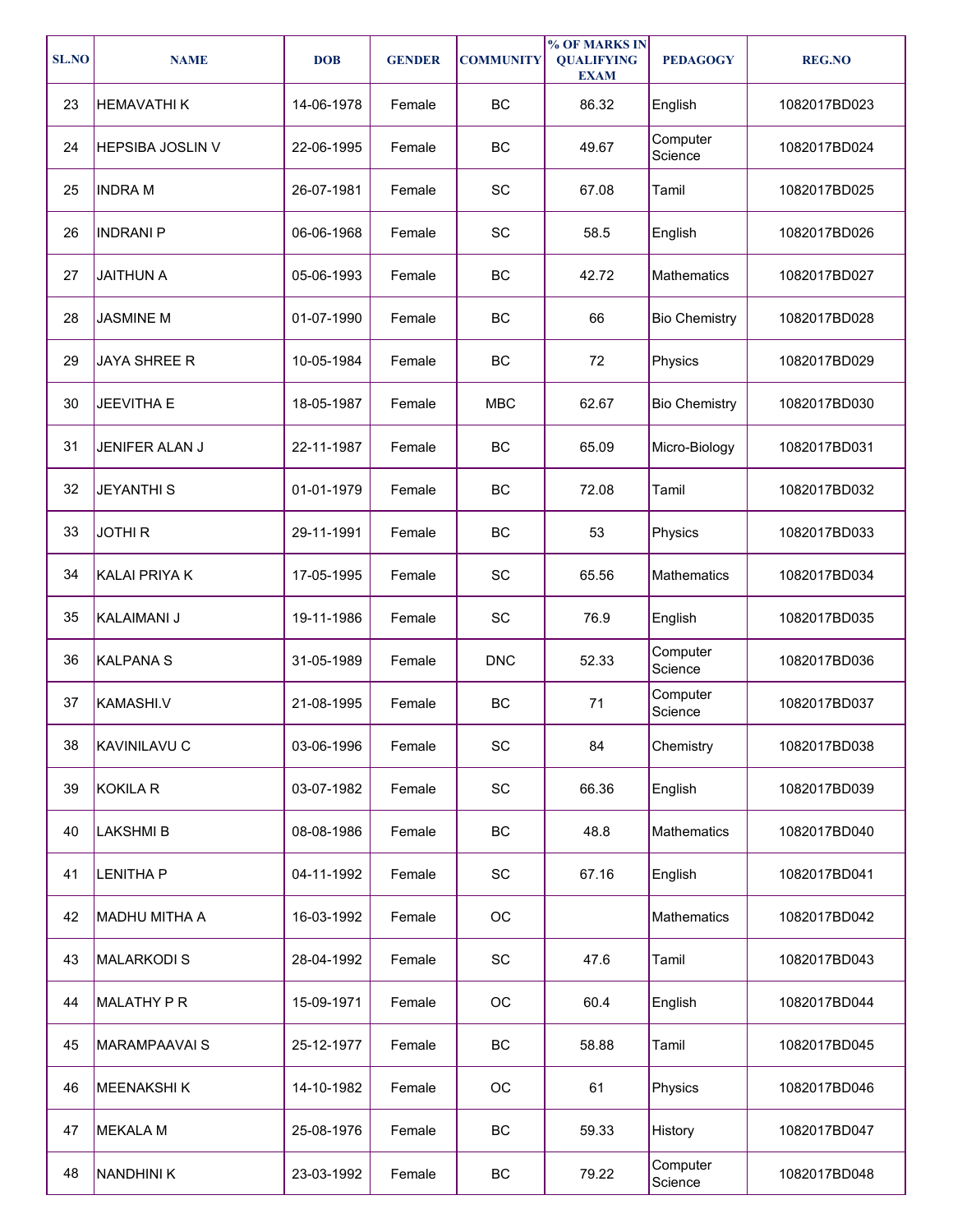| <b>SL.NO</b> | <b>NAME</b>              | <b>DOB</b> | <b>GENDER</b> | <b>COMMUNITY</b>             | % OF MARKS IN<br><b>QUALIFYING</b><br><b>EXAM</b> | <b>PEDAGOGY</b>                 | <b>REG.NO</b> |
|--------------|--------------------------|------------|---------------|------------------------------|---------------------------------------------------|---------------------------------|---------------|
| 49           | NARMADHA M               | 02-09-1987 | Female        | SC                           | 48.38                                             | Tamil                           | 1082017BD049  |
| 50           | <b>NATHIYAK</b>          | 10-05-1989 | Female        | <b>MBC</b>                   | 74.48                                             | Commerce                        | 1082017BD050  |
| 51           | <b>PADMA PRIYA B</b>     | 05-06-1987 | Female        | <b>MBC</b>                   | 48.2                                              | <b>B.COM</b><br><b>COMMERCE</b> | 1082017BD051  |
| 52           | PARIMALA A               | 15-09-1987 | Female        | SC                           | 544                                               | English                         | 1082017BD052  |
| 53           | <b>PAVITHRA R</b>        | 09-03-1993 | Female        | SC                           | 535                                               | <b>Mathematics</b>              | 1082017BD053  |
| 54           | PERUMAL.A                | 23-03-1978 | Male          | <b>MBC</b>                   | 47.3                                              | <b>COMMERCE</b>                 | 1082017BD054  |
| 55           | <b>PHILOMENAS</b>        | 15-08-1976 | Female        | BC                           | 78.93                                             | Commerce                        | 1082017BD055  |
| 56           | POORNIMA D               | 20-08-1983 | Female        | SC                           | 570                                               | Commerce                        | 1082017BD056  |
| 57           | <b>PREMAB</b>            | 18-06-1990 | Female        | SC                           | 440                                               | Mathematics                     | 1082017BD057  |
| 58           | PREMASUNDARI K           | 09-05-1987 | Female        | BC                           | 972                                               | English                         | 1082017BD058  |
| 59           | PREMILA P                | 20-02-1974 | Female        | <b>BC</b>                    | 61.79                                             | English                         | 1082017BD059  |
| 60           | <b>PRIYAE</b>            | 01-10-1994 | Female        | SC                           | 54.94                                             | Computer<br>Science             | 1082017BD060  |
| 61           | <b>PRIYAR</b>            | 20-06-1987 | Female        | ОC                           | 55.07                                             | Mathematics                     | 1082017BD061  |
| 62           | <b>PRIYAT</b>            | 30-05-1995 | Female        | SC                           | 69.6                                              | Computer<br>Science             | 1082017BD062  |
| 63           | <b>RACHEL S</b>          | 25-09-1994 | Female        | BC                           | 76.09                                             | Computer<br>Science             | 1082017BD063  |
| 64           | RADHA R                  | 26-04-1981 | Female        | SC                           | 63.37                                             | COMMERCE                        | 1082017BD064  |
| 65           | RAMYA D                  | 25-03-1987 | Female        | OC                           | 71.07                                             | Micro-Biology                   | 1082017BD065  |
| 66           | <b>REEMA C FERNANDEZ</b> | 23-09-1980 | Female        | OC                           | 580                                               | <b>COMMERCE</b>                 | 1082017BD066  |
| 67           | <b>REENA NANCY A</b>     | 05-04-1994 | Female        | OC                           | 71.33                                             | English                         | 1082017BD067  |
| 68           | RUTHRADEVI M             | 23-12-1987 | Female        | BC                           | 561                                               | Botany                          | 1082017BD068  |
| 69           | SANGEETHA P              | 23-01-1996 | Female        | SC                           | 66.23                                             | Computer<br>Science             | 1082017BD069  |
| 70           | SANTHAMANI MEGALAI D     | 03-06-1981 | Female        | $\operatorname{\textsf{SC}}$ | 74.7                                              | English                         | 1082017BD070  |
| 71           | SATHIYA T                | 15-02-1994 | Female        | BC                           | 69.43                                             | Tamil                           | 1082017BD071  |
| 72           | <b>SAVITHRIS</b>         | 19-07-1988 | Female        | ОC                           | 45.8                                              | Computer<br>Science             | 1082017BD072  |
| 73           | <b>SEETHAT</b>           | 12-06-1995 | Female        | SC                           | 67.52                                             | Economics                       | 1082017BD073  |
| 74           | SEETHARAMAN K            | 13-05-1977 | Male          | $\operatorname{\textsf{SC}}$ | 78.5                                              | <b>ECONOMICS</b>                | 1082017BD074  |